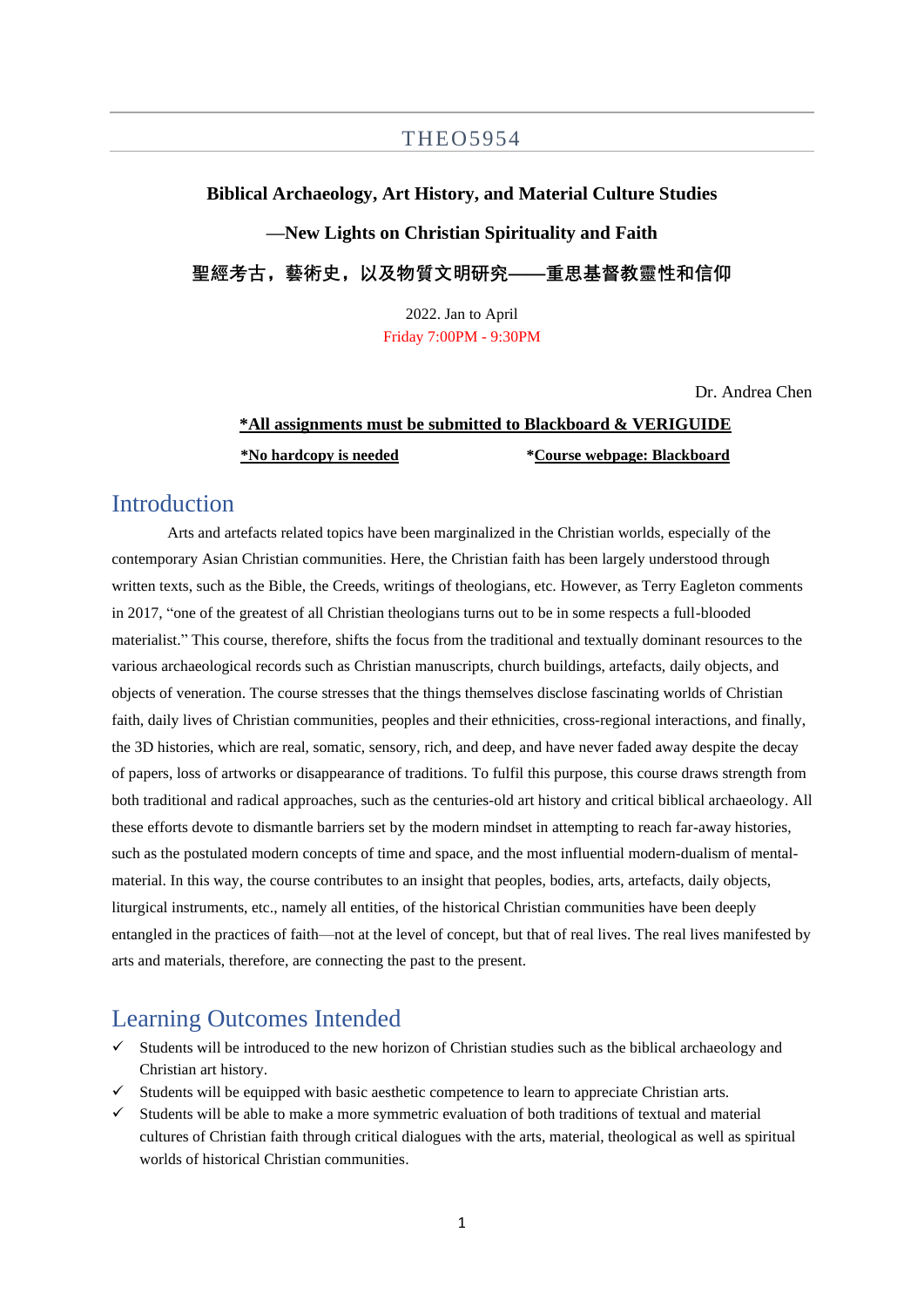- $\checkmark$  Students will learn to deconstruct the mental-material dualism, and hence will be motived to reflect on the Christian faith and spirituality dominated by modern mindset.
- $\checkmark$  With these reflections, students will be able to deepen the spiritual experiences in real life (churches and families) and approach to a more authentic relationships with the world.
- $\checkmark$  For those students who are willing to advance in academic studies of related topics, they will be provided with the theoretical framework of Christian art, archaeology, and material culture studies.

## Basic Textbooks

### **Art History Related (Introductory chapters):**

- 1. Asselt, Willem J. van. *Iconoclasm and Iconoclash: Struggle for Religious Identity*. Leiden; Boston: Brill, 2007.
- 2. Beckwith, John. *Early Christian and Byzantine Art*. 2nd ed. ed. Harmondsworth: Penguin Books, 1979.
- 3. Jensen, Robin Margaret, and Mark D. Ellison. *The Routledge Handbook of Early Christian Art. Handbook of Early Christian Art*. Abingdon, Oxon; New York, NY: Routledge, 2018.
- 4. Preziosi, Donald. *The Art of Art History: A Critical Anthology*. Oxford; New York: Oxford University Press, 1998.

### **Biblical Archaeology Related (selected chapters):**

- 5. Cline, Eric H. *Biblical Archaeology: A Very Short Introduction*. New York: Oxford University Press, 2009.
- 6. Davis, Thomas W. *Shifting Sands: The Rise and Fall of Biblical Archaeology*. New York: Oxford University Press, 2004.
- 7. Dever, William G. *What Did the Biblical Writers Know and When Did They Know It?: What Archaeology Can Tell Us about the Reality of Ancient Israel*. Pbk. ed. Grand Rapids, Mich.: Eerdmans Pub., 2002.
- 8. Gilchrist, Roberta. *Sacred Heritage: Monastic Archaeology, Identities, Beliefs*. Cambridge University Press, 2020.

### **Critical Reflection Related (selected chapters):**

- 9. Book chapter: Fleming, Benjamin J., and Richard D. Mann. "Introduction: Material Culture and Religious Studies" in *Material Culture and Asian Religions Text, Image, Object*. New York: Routledge, 2014.
- 10. Book chapter: Thomas, Julian. "After Descartes: Archaeology, culture and nature" in *Time, Culture and Identity: An Interpretive Archaeology*. London: Routledge, 1996.
- 11. Gell, Alfred. *Art and Agency: An Anthropological Theory*. Oxford: Clarendon Press, 1998.

## Additional Readings (selected chapters)

- 12. Elsner, Jaś. *Art and the Roman Viewer: The Transformation of Art from the Pagan World to Christianity*. Cambridge [England]; New York: Cambridge University Press, 1995.
- 13. Mathews, Thomas F. *The Clash of Gods: A Reinterpretation of Early Christian Art*. Princeton, N.J.: Princeton University Press, 1993.
- 14. Morgan, Sandra Knudsen, and Art Metropolitan Museum. *Age of Spirituality: Late Antique and Early Christian Art, 3rd to 7th Century*, [November 19, 1977-February 12, 1978]. New York: Metropolitan Museum of Art, 1977.
- 15. Finney, Paul Corby. *The Invisible God: The Earliest Christians on Art*. Edited by Inc NetLibrary and Inc Ebrary. New York: Oxford University Press, 1994.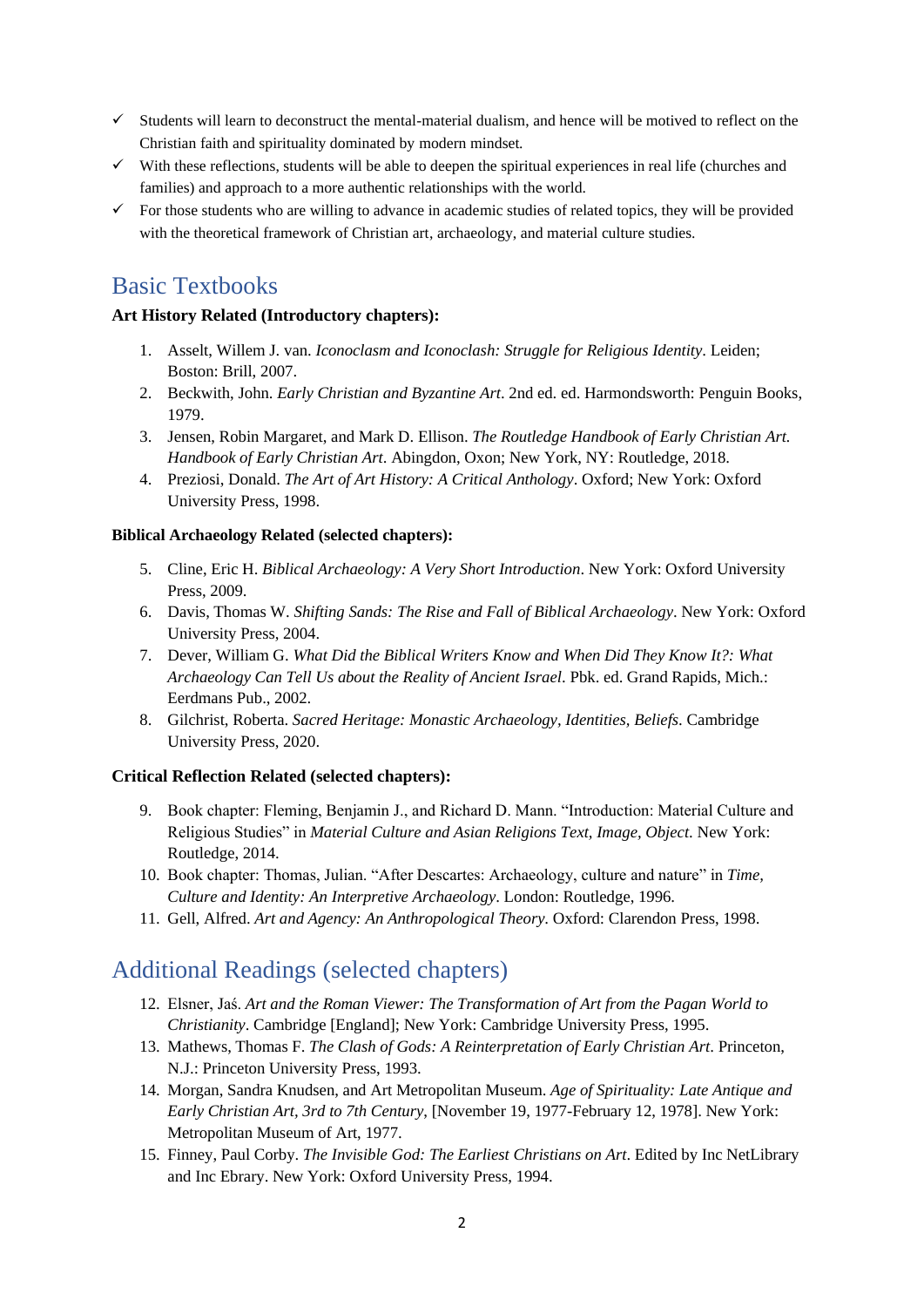# Class Calendar

|                                                                                                                                                          | <b>Suggested Readings</b>                        |  |
|----------------------------------------------------------------------------------------------------------------------------------------------------------|--------------------------------------------------|--|
| <b>Topics</b>                                                                                                                                            | *Repeated names of readings may refer to         |  |
|                                                                                                                                                          | different chapters and sections of the same work |  |
|                                                                                                                                                          |                                                  |  |
| Jan 14, Jan 21, and Jan 28, Feb 4, Feb 11 and Feb 18                                                                                                     |                                                  |  |
| Introducing into the world of Art with a focus on the Christian                                                                                          |                                                  |  |
| arts including basic knowledge of issues, elements, schools,                                                                                             |                                                  |  |
| historical moments, etc.                                                                                                                                 | Readings:                                        |  |
| 進入基督教藝術世界, 介紹關鍵課題, 元素, 流派, 以及重要 Art History Related: no.1 to 4                                                                                           |                                                  |  |
| 的藝術發展階段                                                                                                                                                  | Additional Readings: no.12 to 15                 |  |
| *Introduction of art history as a methodology, critical moments of                                                                                       |                                                  |  |
| Christian art history.                                                                                                                                   |                                                  |  |
| Feb 25, March 4, March 11 and March 18                                                                                                                   |                                                  |  |
| The epistemological shift from arts (artworks) to the critical                                                                                           |                                                  |  |
| biblical archaeology                                                                                                                                     |                                                  |  |
| 認知角度切換到聖經考古領域,介紹該領域的諸多關鍵課題,                                                                                                                              | Readings:                                        |  |
| 重要的個案研究等                                                                                                                                                 | Biblical Archaeology Related: no. 5 to 8         |  |
| *Introduction of the biblical archaeology with abundant case studies,                                                                                    |                                                  |  |
| material records and interpretations.                                                                                                                    |                                                  |  |
|                                                                                                                                                          |                                                  |  |
| March 25, and April 15                                                                                                                                   |                                                  |  |
| Critical reflection on the issues of Christian spirituality.                                                                                             |                                                  |  |
| 根據所學內容,批判性反思基督教靈性,顛覆一些傳統進路,                                                                                                                              |                                                  |  |
| 拓展視野,進入新領域                                                                                                                                               | Readings:                                        |  |
| *In this section, a linear, orderly, linguistic informed historicity will be                                                                             | Critical Reflection Related: no.9 to 11          |  |
| challenged. New discoveries, discourses, discussions, and theories                                                                                       |                                                  |  |
| concerning the so-called "historical truth" of the Christian life will be                                                                                |                                                  |  |
| introduced and analyzed.                                                                                                                                 |                                                  |  |
| April 22                                                                                                                                                 |                                                  |  |
| Summary and conclusion: the limitation of mind and the                                                                                                   |                                                  |  |
| freedom of spirituality.                                                                                                                                 |                                                  |  |
| 總結:思維的局限性和靈性的自由                                                                                                                                          |                                                  |  |
| * As the whole course is grounded on critical theories and developing                                                                                    |                                                  |  |
| intellectual trends, the conclusion will, after summarizing some key                                                                                     |                                                  |  |
| discourses of the course, concentrate back on "what these mean to us-                                                                                    |                                                  |  |
| ordinary Christians living in a secular world." Discussions will lead to a<br>reflection that: since all minds are shaped, managed, organized, customed, |                                                  |  |
| and are hence temporal and limited, can the calling for a "returning" to the                                                                             |                                                  |  |
| ontological thinking of all relations among entities of the mundane world                                                                                |                                                  |  |
| help to "train" the freedom of will? And more importantly, will this call be                                                                             |                                                  |  |
| related to our Christian spirituality, and in what way they are related?                                                                                 |                                                  |  |
|                                                                                                                                                          |                                                  |  |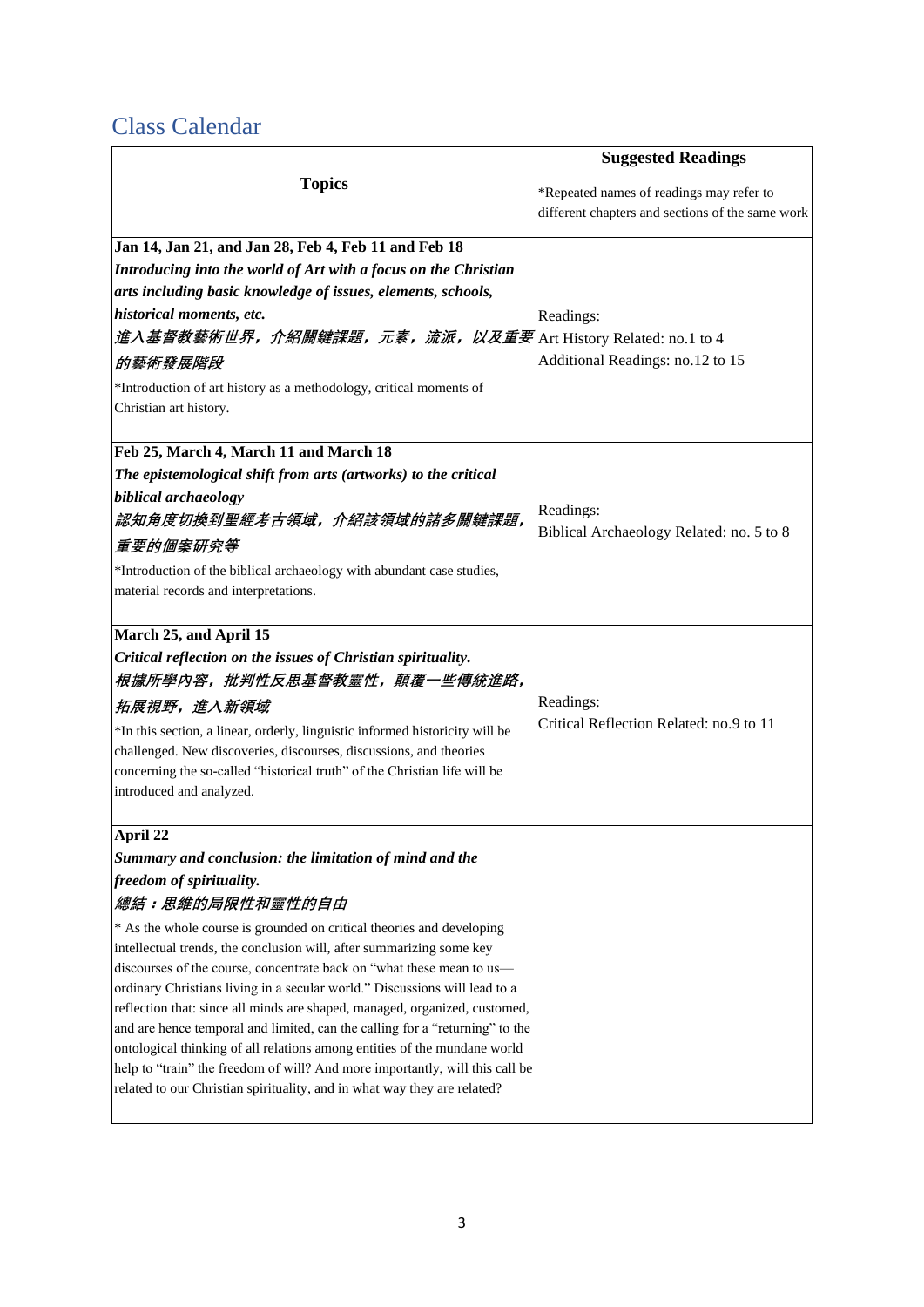#### **\*As assigned and distributed in class sessions**

### **\*No hardcopy of course materials will be distributed**

## Assessment

### **1. One short reading report (20%)**

- 1.1 The reading report should be based on one or two chapters of any book, or any article listed in the reading list including the basic textbooks and the additional readings.
- 1.2 It is suggested that the report comprise at least two main parts:
	- The first part includes a brief summary of the selected work. Please note that the summary should NOT proportionally exceed half of the report.
	- In the second part, a critical reflection on or/and a critical dialogue with the selected work is expected. In-depth interaction with the work shows good digestion of what you have learnt in the course.
- 1.3 The report is expected to be submitted in the middle of the semester (March 2 to March 9, 2021)
- 1.4 A length of **1000 to 1500 words** is highly recommended.
- 1.5 Either **English or Chinese** can be used in writing, but all languages other than these two in the report must be followed by an English or Chinese translation.
- 1.6 The reading report **MUST** go through the **VERIGUID** system and a copy of the receipt issued by the VERIGUID system is required to be co-submitted with the report.

#### **2. One homework reflecting on any selected topic taught by the course (15%)**

- 2.1 The homework is expected to be submitted at any time in the second half of the semester (March 9 to April 20, 2021).
- 2.2 There is **no genre limit** for this homework, meaning that **it could be an essay (no less than 400 words, in that case, the essay must go through VERIGUID system)**, or poem (western or Chinese style), or drawing, or sculpture, or pottery works, or singing, or hand-made bakery, or DIY artefacts, or dancing, or reading aloud of an essay or a poem in a video clip, etc. All forms of the homework, except the written one (e.g., essay or poem), can be submitted by means of video clips or any other mean appropriate for both the student and the teacher.
- 2.3 It is to be observed that all forms of the work must **be related to the topics** of the course. Therefore, explanations of the motivation, reflection, and/or creating process can be added to the works when necessary.
- 2.4 It should be noted that any artwork(s) (original or quoted) must always be followed with the caption and copy right clarification. If the works were in the form of video clips, simple substitutes including these necessary data should be added. (**\*\*\*Research Ethic Concern**)

#### **3. Term Paper (65%)**

- 3.1 The term paper is expected to be an **integration** of knowledge (as that of arts, art histories, artworks, Christian spirituality, philosophy of Art, material cultures studies, critical theories, etc.), critical reflections, personal explorations, etc., inspired by and obtained in the course.
- 3.2 A paper would be ranked high if it could concentrate on one major topic selected from the topics of the course. It means that in-depth discussions are preferred over general summaries of what the course has taught.
- 3.3 The paper is expected to be submitted within two weeks right after the final lecture (April 20 to May 4, 2021).
- 3.4 A length of **2000 to 2500 words** is highly recommended (main text).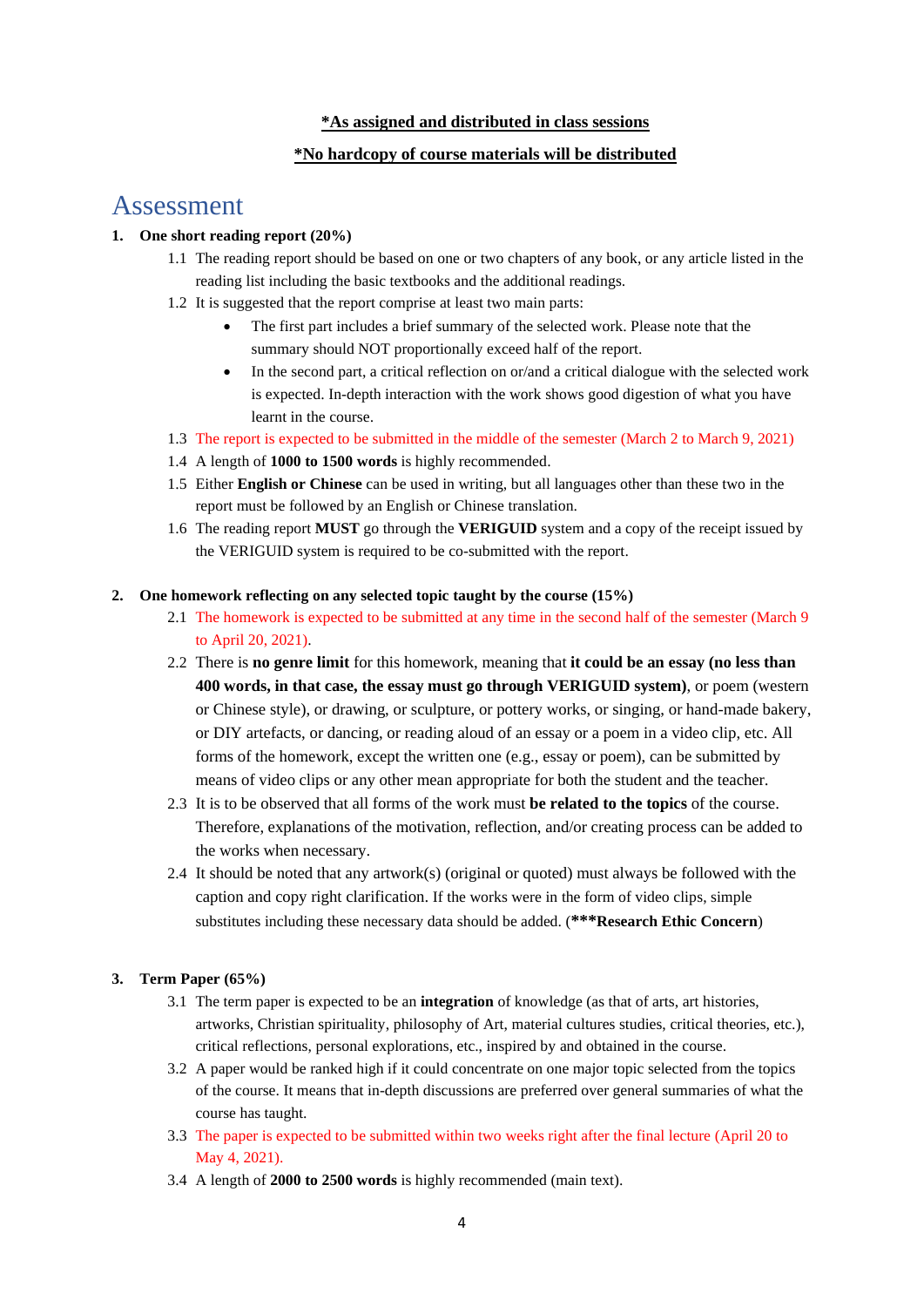- 3.5 Either **English or Chinese** can be used in writing, but all languages other than these two in the paper must be followed by an English or Chinese translation.
- 3.6 The term paper **MUST** go through the **VERIGUID** system and a copy of the receipt issued by the VERIGUID system is required to be co-submitted with the paper.

| <b>CATEGOR</b>     | <b>Excellent</b>        | <b>Good</b>                             | Fair                             | Poor/                                       |
|--------------------|-------------------------|-----------------------------------------|----------------------------------|---------------------------------------------|
| Y                  | 5                       | 4                                       | $3 - 2$                          | <b>Inadequate</b>                           |
|                    |                         |                                         |                                  |                                             |
|                    |                         |                                         |                                  | $1 - \theta$                                |
| <b>Introductio</b> | - exceptional           | -proficient                             | -basic introduction that         | -weak or no                                 |
| n/                 | introduction that grabs | introduction that is                    | states topic but lacks interest. | introduction of                             |
|                    | interest of reader and  | interesting and                         |                                  | topic.                                      |
| <b>Thesis</b>      | states topic.           | states topic.                           |                                  |                                             |
| (10%)              |                         |                                         | -thesis is somewhat clear        |                                             |
|                    |                         |                                         | and arguable.                    |                                             |
|                    | - thesis is             | -thesis is clear and                    |                                  |                                             |
|                    | exceptionally clear,    | arguable statement                      |                                  | -paper's purpose is<br>unclear/thesis is    |
|                    | arguable, well-         | of position.                            |                                  | weak or missing.                            |
|                    | developed, and a        |                                         |                                  |                                             |
|                    | definitive statement.   |                                         |                                  |                                             |
|                    |                         |                                         |                                  |                                             |
|                    | -makes in-depth         | -makes general                          | -identify some general ideas     | -weak to relate the                         |
| Program            | synthesis of            | connections                             | or issues from outside           | outside                                     |
| Design /           | thoughtfully            | between what is                         | experiences/observations         | experiences/observa                         |
| <b>Quality of</b>  | connections between     | learned/observed                        | related to the topic.            | tions and the topic.                        |
| <b>Information</b> | what is                 | from outside                            |                                  |                                             |
| (30%)              | learned/observed from   | experiences/observ                      |                                  |                                             |
|                    | outside                 | ations and the topic.                   |                                  |                                             |
|                    | experiences/observation |                                         | -information relates to the      | -information has                            |
|                    | s and the topic.        |                                         | main topic, few details          | little or nothing to<br>do with the thesis. |
|                    |                         | -information relates                    | and/or examples are given.       |                                             |
|                    |                         | to the main topic.                      |                                  |                                             |
|                    | -information clearly    |                                         |                                  |                                             |
|                    | relates to the thesis.  |                                         | -shows a limited variety of      | -Illogical with little<br>evidence          |
|                    |                         |                                         | sources.                         |                                             |
|                    |                         | -paper is well-<br>researched in detail |                                  |                                             |
|                    | -paper is               | and from a variety                      |                                  |                                             |
|                    | exceptionally           | of sources.                             |                                  |                                             |
|                    | researched and          |                                         |                                  |                                             |
|                    | extremely detailed.     |                                         |                                  |                                             |
|                    |                         |                                         |                                  |                                             |

# Assessment Rubrics for Term Paper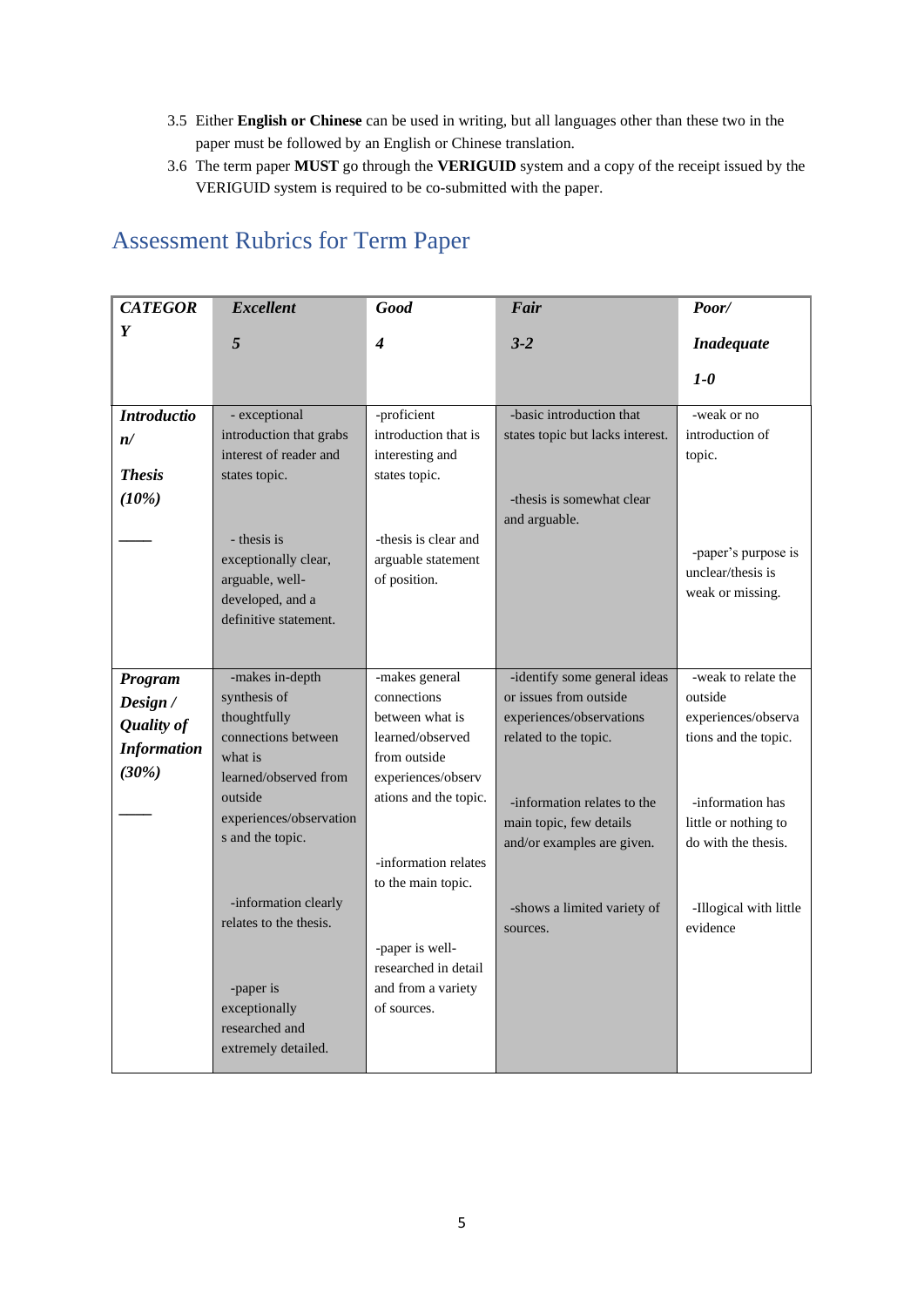|                   | -exceptionally critical,                            | -consistent                           | -some connections made       | -limited or no     |
|-------------------|-----------------------------------------------------|---------------------------------------|------------------------------|--------------------|
|                   | relevant and consistent                             | connections made                      | between evidence and thesis. | connections made   |
| <b>Support of</b> | connections made                                    | between evidence                      |                              | between evidence   |
| Thesis/Anal       | between evidence and                                | and thesis                            |                              | and thesis.        |
| ysis (30%)        | thesis.                                             |                                       | -some analysis.              |                    |
|                   |                                                     |                                       |                              |                    |
|                   |                                                     | -good analysis.                       |                              | -lack of analysis. |
|                   | -excellent analysis.                                |                                       |                              |                    |
|                   |                                                     |                                       |                              |                    |
|                   |                                                     |                                       |                              |                    |
|                   |                                                     |                                       |                              |                    |
| <b>Conclusion</b> | -excellent summary of                               | -good summary of                      | -basic summary of topic      | -lack of summary   |
| (10%)             | topic with concluding                               | topic with clear                      | with some final concluding   | of topic.          |
|                   | ideas that impact                                   | concluding ideas.                     | ideas.                       |                    |
|                   | reader.                                             |                                       |                              |                    |
|                   |                                                     |                                       |                              |                    |
|                   |                                                     | -introduces no new                    | -introduces no new           |                    |
|                   | -introduces no new                                  | information.                          | information.                 |                    |
|                   | information.                                        |                                       |                              |                    |
|                   |                                                     |                                       |                              |                    |
|                   |                                                     |                                       |                              |                    |
| Organizatio       | -exceptionally clear,                               | -clear and logical                    | -somewhat clear and logical  | -lacks development |
| n/                | logical, mature, and                                | order that supports                   | development with basic       | of ideas with weak |
|                   | thorough development                                | thesis with good                      | transitions between and      | or no transitions  |
| Developmen        | of thesis with excellent<br>transitions between and | transitions between<br>and within     | within paragraphs.           | between and within |
| t of Thesis       |                                                     |                                       |                              | paragraphs.        |
| (10%)             | within paragraphs.                                  | paragraphs.                           |                              |                    |
|                   |                                                     |                                       |                              |                    |
|                   |                                                     |                                       |                              |                    |
|                   |                                                     |                                       |                              |                    |
|                   |                                                     |                                       |                              |                    |
|                   |                                                     |                                       |                              |                    |
|                   |                                                     |                                       |                              |                    |
| Citation/         | -conforms to academic                               | -conforms to                          | -frequent errors in academic | -lack of academic  |
| <b>Bibliograp</b> | rules for formatting and<br>citation of sources are | academic rules for                    | format.                      | format/numerous    |
|                   | perfect.                                            | formatting and<br>citation of sources |                              | errors.            |
| hy                |                                                     | with minor                            |                              |                    |
| Format            |                                                     | exceptions.                           |                              |                    |
| (10%)             |                                                     |                                       |                              |                    |
|                   |                                                     |                                       |                              |                    |

# Academic Honesty and Plagiarism

1. Attention is drawn to University policy and regulations on honesty in academic work, and to the disciplinary guidelines and procedures applicable to breaches of such policy and regulations. Details may be found a[t http://www.cuhk.edu.hk/policy/academichonesty/.](http://www.cuhk.edu.hk/policy/academichonesty/)

2. With each assignment, students will be required to submit a signed [declaration](file:///D:/Users/vikki_aqs/AppData/Local/Microsoft/Windows/Temporary%20Internet%20Files/Content.Outlook/Application%20Data/Microsoft/Academic%20Honesty/Eng%20htm%20files%20(2013-14)/p10.htm) that they are aware of these policies, regulations, guidelines and procedures. In the case of group projects, all students of the same group should be asked to sign the declaration, each of whom is responsible should there be any plagiarized